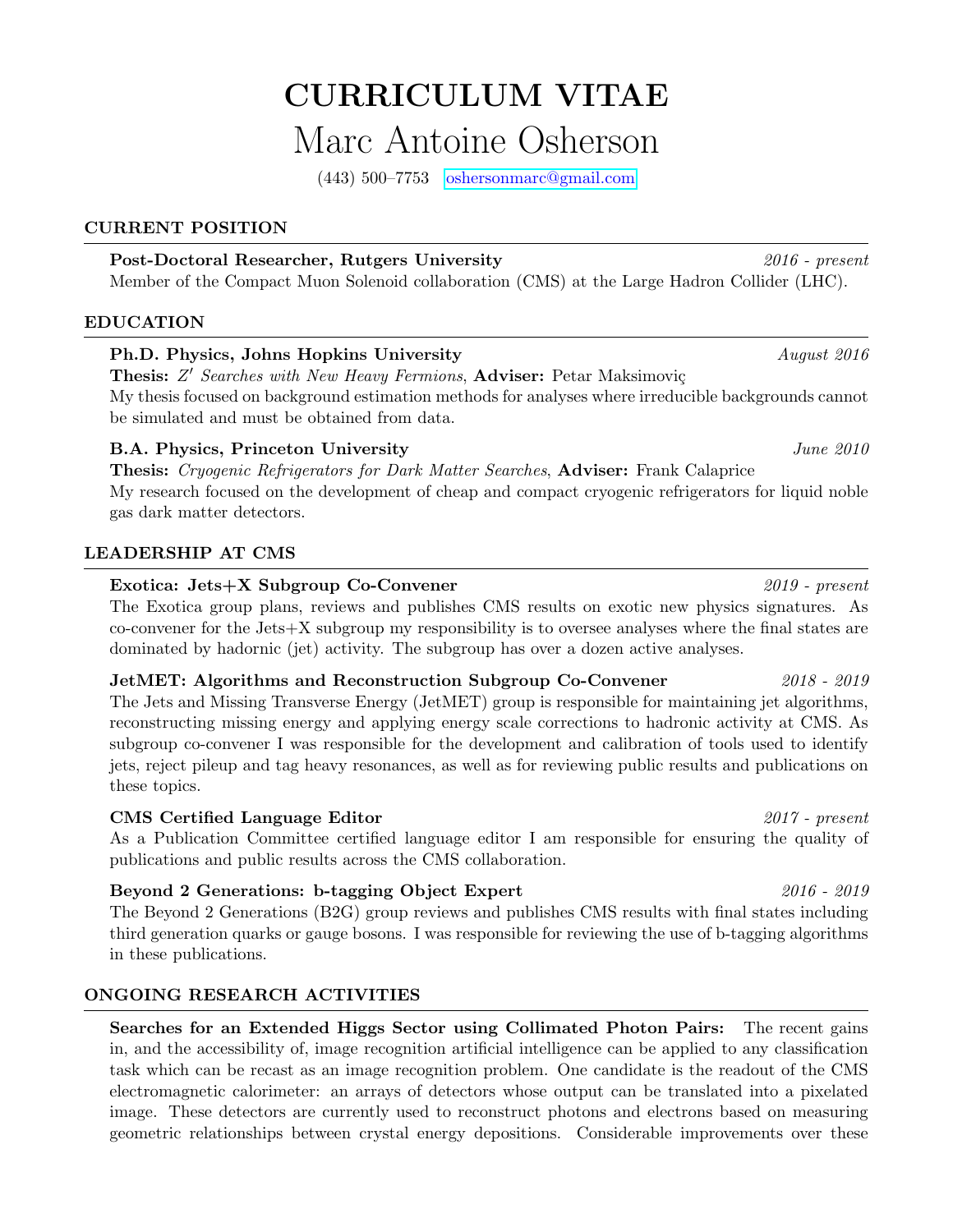traditional techniques are possible with AI software. I am working on implementing these solutions to identify photons and detect exotic signals which may decay to multiple, overlapping particles; the latter is a signature which the current tools cannot identify, but which could be produced in certain models. In particular, a resonance decaying to pairs of di-photons, if the two photons are sufficiencly merged, would have escaped previous CMS searches despite relatively high production rates.

• Analysis under internal review: "Search for an extended Higgs sector using boosted di-photons"

Searches for Very Light Resonances decaying to Jets: As the energy of collider experiments increases, new physics models with low-mass signatures become increasingly difficult to detect. While the LHC is delivering higher energy collisions than ever before, this has resulted in a loss of sensitivity to lighter signals. In particular, low mass dark matter mediators may be produced alongside large background noise which is experimentally difficult to suppress. My latest analysis was nonetheless able to set limits on the production of such mediators by exploiting nonlinear correlations between variables to discriminate the signal from the background.

• Recently published in Physical Review Letters: "Search for low-mass quark-antiquark resonances produced in association with a photon at  $\sqrt{s} = 13$  TeV"

Multijet Resonance Searches: Many interesting new physics models suggest new particles which do not decay directly to standard model objects, but decay in a cascade through other new particles. Even a seemingly simple decay:  $X \rightarrow YY \rightarrow qqqq$  makes for a complicated search: a mass scan needs to be performed in two dimensions and care must be taken to correctly combine the quarks. I am developing techniques and new observable perform coherent mass scans in two dimensions which can be sensitive to such new physics signals over a broad range of X and Y masses.

• Publication under internal review: "Search for resonant and non-resonant paired jet production at  $\sqrt{s} = 13$  TeV"

Extending Search Ranges using Jet Scouting Data-sets: The CMS Detector fully reconstructs collision events at 1 kHz, orders of magnitude slower than the actual collision rate of the LHC. These events are excellent for precision physics, but the slow rate reduces our sensitivity to some signals. Recently we have begun to implement data-scouting: writing out events without fully reconstructing them. While the quality of this data is diminished, there are cases where this information is sufficient for meaningful physics analysis which might otherwise not be possible. I am adapting the algorithms used in fully reconstructed events to the scouting analyses.

• Analysis under internal review: "Search for pairs of boosted two and three-pronged jets in scouting Anarysis under interna<br>data at  $\sqrt{s}=13{\rm ~TeV}$ "

Searches for Physics decaying to Boosted Double-B Jets The discovery of the Higgs boson at the LHC finalizes the experimental verification of the Standard Model of Particle Physics, but many questions remain unanswered. Since 2015 I have been involved in analyses seeking to reconstruct exotic physics produced in collisions at the LHC which decay to two Higgs bosons. Such a signal could come from the decay of heavy particles to two Higgs bosons, or from anomalous two-Higgs couplings. These searches lean heavily on machine learning to identify individual Higgs bosons decaying pairs of b-quarks. Such jets can be identified from their two displaced vertices and substructure (bb-jets). Recently, I have extended these searches to new physics models in which additional scalars are present in the Higgs sector, in which a cascade decay of two new particles  $X\rightarrow aa$  produces two such bb-jets.

• Publication under internal review: "Search for pairs of scalars produced from resonances in an r ubhcation under internal review. Sea<br>extended Higgs sector at  $\sqrt{s} = 13$  TeV"

CMS Detector: Outer Tracker for the HL-LHC: I am prototyping silicon particle detectors which will be added to the CMS Experiment before operation is switched to a high intensity mode. This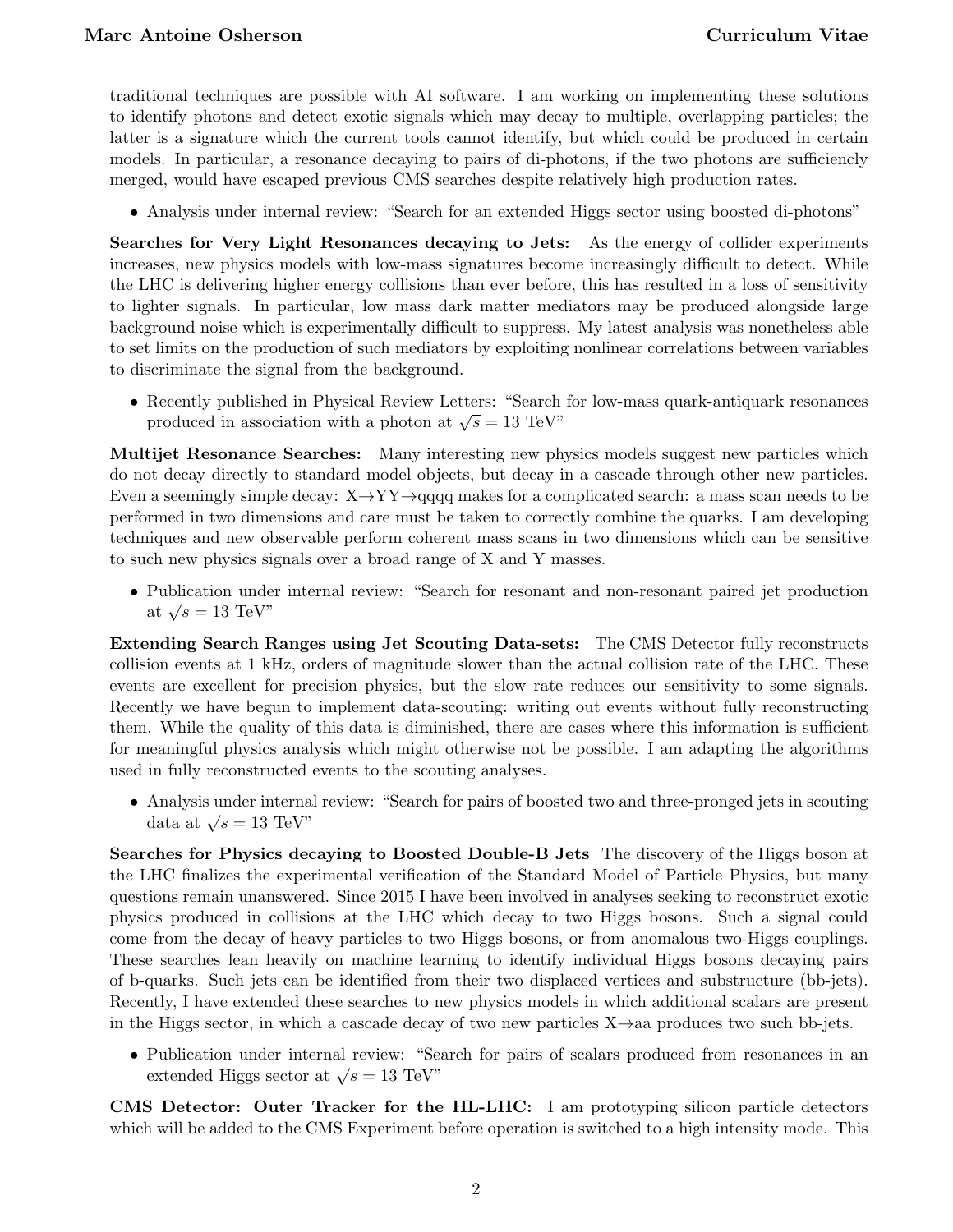development involves the design and production of custom ASIC chip. I am responsible for developing the code used for the readout of these chips, and have organized both quality control procedures for the chip production, and testing of early modules at the Fermilab Test Beam Facility.

• Publication under internal review: "Test results of the Short Strip ASIC prototype module"

#### SELECT CONFERENCE AND WORKSHOP PRESENTATIONS

New results from searches with uncommon jet substructure. Plenary given at BOOST2019: 11th International Workshop on Boosted Object Phenomenology, Reconstruction and Searches in HEP, 21-26 Jul 2019, Cambridge, MA (United States).

Substructure for HH signatures. Plenary given at hh-2018: Double Higgs Production at Colliders, 4-8 Sep 2018, Batavia, IL (United States).

Novel substructure techniques and searches for new physics utilizing these techniques. Plenary given at 2018 US CMS Annual Collaboration Meeting, 16-19 May 2018, Minneapolis, MN (United States).

Recent CMS results on exotic searches. Plenary given at LIO: International conference on composite models, electroweak physics and the LHC, 5-8 Sep 2016, Lyon (France).

### MENTORING

I have acted, in a research context, as a mentor or supervisor to the following students.

### Graduate Students

- Abhijith Gandrakota (Rutgers University): I work closely with Abhijith on scouting analyses, especially on building tools to bring jet substructure, jet energy correction and jet mass groomers to the scouting dataset.
- Steven Clark (Rutgers University): I work closely with Steven on machine learning algorithms used to reconstruct closely collimated photons leaving merging clusters in the ECAL.
- Alejandro Gomez Espinosa (Rutgers University, now at ETH Zurich): I worked with Alejandro on searches for pair produced dijets in both the merged and resolved regime.
- Michael Krohn (UC Boulder, now at the University of Minnesota): I worked with Michael boosted Higgs searches, including a new search for semi-resolved decays of heavy resonances, which targeted masses around 750 GeV.

#### Undergraduate Students

- Rikab Gambhir (Rutgers University, now at MIT): I worked with Rikab on searches for pair produced vector-like quarks decaying to b-quarks and Higgs bosons in the 6 b-jet final state.
- Chong Xia (Rutgers Univesity, now at the University of Washington): I supervised several projects to categorize the behavior of ASIC chips which will be used in the new outer tracker for the HL-LHC.
- Rebecca Kowalski (Rutgers University, now at Johns Hopkins): I continue to work with Rebecca on a new analysis searching for boosted scalars produced by a heavy resonance and decaying to pairs of b-quarks.
- Tai Wai Hu (Rutgers University): Tai Wai and I work together on multi-jet SUSY searches.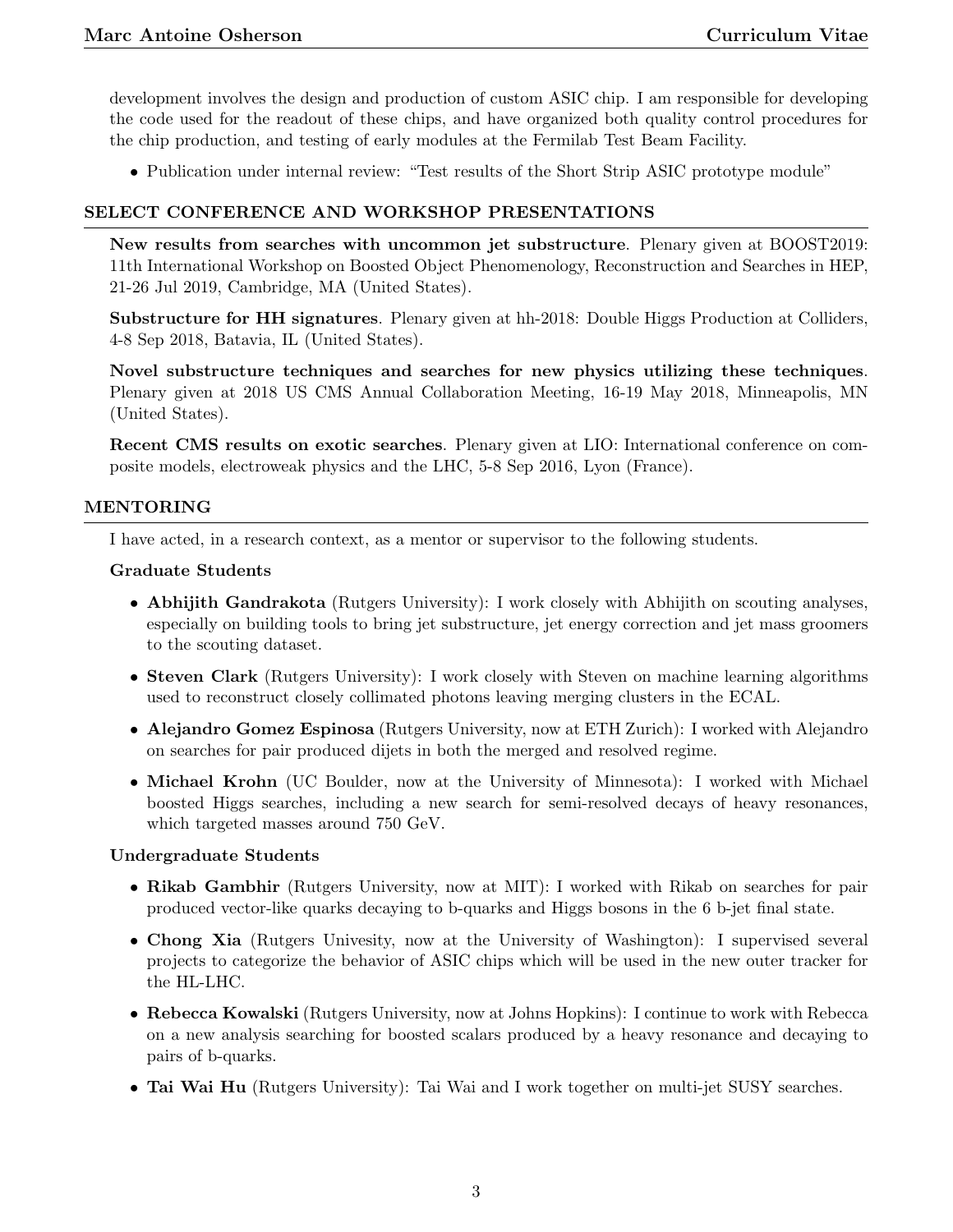• Rakshay Kanthadai (Rutgers University): Rakshay and I are working on using a specialized photon trigger implemented in the 2018 CMS data-set to isolate boosted very light vectors decaying to jets.

## Other Students

• Jean Somalwar (then an exceptionally talented high school student, now a graduate student at California Institute of Technology): I supervised Jean's project on improving the sensitivity to boosted stop-stop production by categorizing events based on b-tag multiplicity.

# TEACHING EXPERIENCE

I have taught, in the capacity of graduate teaching assistant, the following courses, all at Johns Hopkins:

- Mechanics: Course intended for engineering students as part of their pre-requisites.
- Electricity and Magnetism: Course intended for engineering students as part of their prerequisites.
- Honors Electricity and Magnetism: Course intended for physics majors, covering basic electricity and magnetism.
- Physics Lab I & II: Laboratory based course required for physics majors and engineers in their freshman year. I was the head lab TA for this course, supervising the entire class and responsible for setup of labs and grading rubrics.

## VOLUNTEERING

# America Needs You (NJ) 2019 - present

America Needs You fights for economic mobility for ambitious, first-generation college students by providing mentor-ship and intensive career development. I am currently a mentor in the 2019 New Jersey cohort.

# LANGUAGES

- English (Native)
- French (Native)
- Italian (Fluent)
- Spanish (Conversational)

## PROFESSIONAL REFERENCES

- Eva Halkiadakis (Rutgers University)
- Scott Thomas (Rutgers University)
- Greg Landsberg (Brown University)
- Daniel Marlow (Princeton University)
- Anadi Capena (Fermilab National Accelerator Laboratory)
- Niki Saoulidou (National and Kapodistrian University of Athens)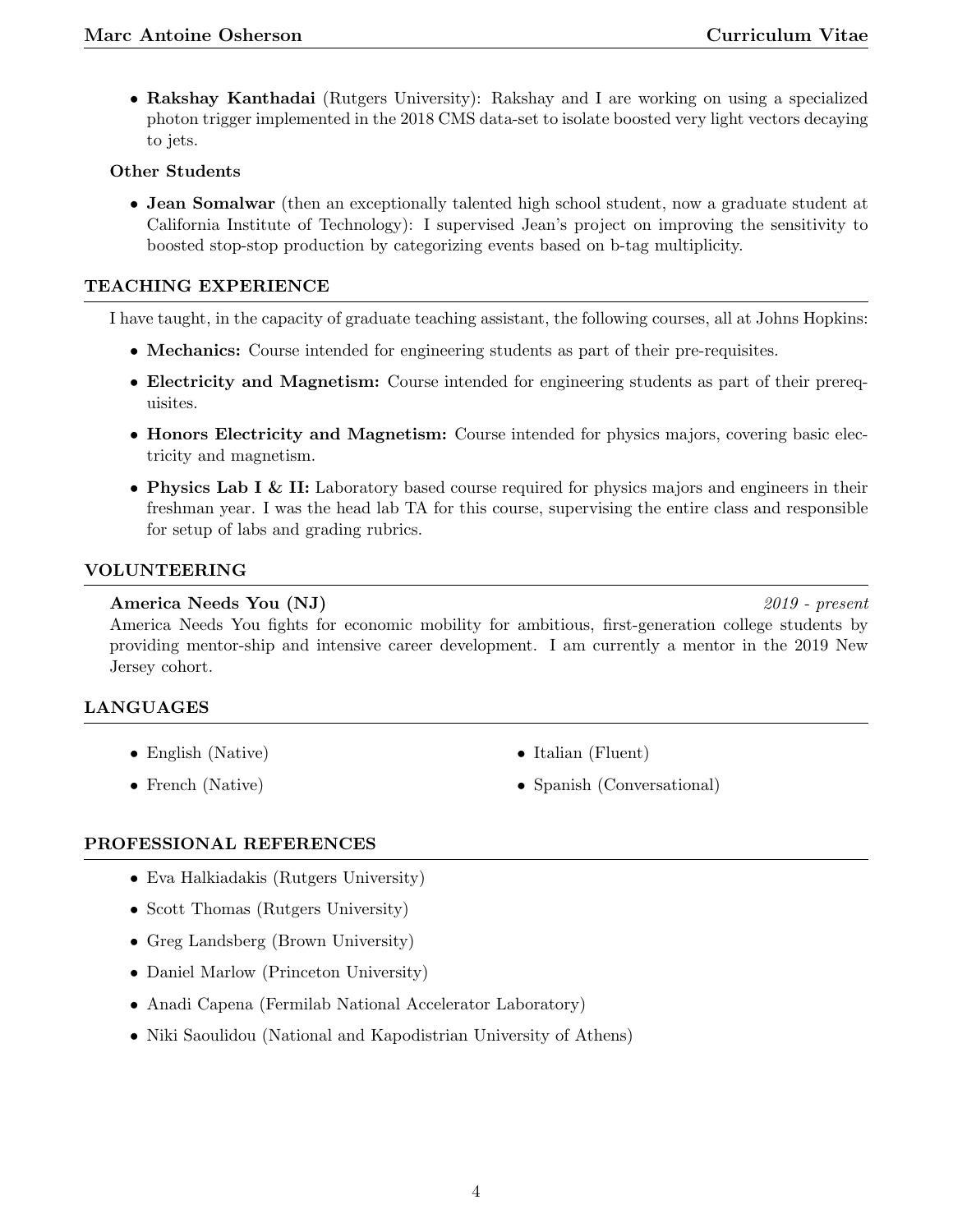#### PUBLICATIONS

Members of the CMS collaboration are authors on all papers published by the collaboration during their memberships. The full list of papers I am an author on can be found [here,](https://inspirehep.net/authors/1074869) but a more relevant list appears in this section.

#### Publications on which I was the lead author or to which I made major contributions:

- 1. [Accepted by Phys. Rev. D. \(2020\)](https://arxiv.org/abs/2008.09835) "A search for bottom-type, vector-like quark pair production in a fully hadronic final state in proton-proton collisions at  $\sqrt{s} = 13$  TeV"
- 2. [Phys. Rev. Lett. 123, 231803 \(2019\):](https://journals.aps.org/prl/abstract/10.1103/PhysRevLett.123.231803) "Search for Low-Mass Quark-Antiquark Resonances Produced in Association with a Photon at  $\sqrt{s} = 13 \text{ TeV}^n$
- 3. [Phys. Rev. D 99, 012010 \(2019\):](https://arxiv.org/abs/1810.10092) "Search for pair-produced three-jet resonances in proton-proton collisions at  $\sqrt{s}$  =13 TeV"
- 4. [J. High Energ. Phys. 2019, 40 \(2019\):](https://link.springer.com/article/10.1007%2FJHEP01%282019%29040) "Search for production of Higgs boson pairs in the four b guark final state using large-area jets in proton-proton collisions at  $\sqrt{s} = 13 \text{ TeV}^n$
- 5. [Whitepaper, Di-Higgs at Colliders Workshop \(2018\):](https://www.sciencedirect.com/science/article/pii/S2405428320300083?via%3Dihub) "Higgs boson potential at colliders: status and perspectives"
- 6. [Phys. Rev. D 98, 112014 \(2018\):](https://journals.aps.org/prd/abstract/10.1103/PhysRevD.98.112014) "Search for pair-produced resonances decaying to quark pairs in proton-proton collisions at  $\sqrt{s} = 13$  TeV"
- 7. [Phys. Lett. B 781, 244 \(2018\):](https://www.sciencedirect.com/science/article/pii/S0370269318302806?via%3Dihub) "Search for a massive resonance decaying to a pair of Higgs bosons in the four b quark final state in proton–proton collisions at  $\sqrt{s} = 13$  TeV"
- 8. [Eur. Phys. J. C 77, 636 \(2017\):](https://link.springer.com/article/10.1140%2Fepjc%2Fs10052-017-5192-z) "Search for heavy resonances that decay into a vector boson and  $\frac{\text{Eau}}{\text{Higgs}}$  boson in hadronic final states at  $\sqrt{s}$  =13 TeV"
- 9. [J. High Energ. Phys. 12, 17 \(2014\):](https://link.springer.com/article/10.1007%2FJHEP12%282014%29017) "Identification techniques for highly boosted W bosons that decay into hadrons"

#### Publications to which I made substantive contributions as an editor or as a reviewer:

- 10. [J. Inst 15, P06005 \(2020\):](https://iopscience.iop.org/article/10.1088/1748-0221/15/06/P06005) "Identification of heavy, energetic, hadronically decaying particles using machine-learning techniques"
- 11. [J Inst 15, P09018 \(2020\):](https://iopscience.iop.org/article/10.1088/1748-0221/15/09/P09018) "Pileup mitigation at CMS in 13 TeV data"
- 12. [J. High Energ. Phys. 01, 036 \(2020\):](https://link.springer.com/article/10.1007%2FJHEP01%282020%29036) "Search for electroweak production of a vector-like T quark using fully hadronic final states"
- 13. [Phys. Rev. Lett. 123, 241801 \(2019\):](https://journals.aps.org/prl/abstract/10.1103/PhysRevLett.123.241801) "Search for physics beyond the standard model in events with overlapping photons and jets"
- 14. [Phys. Rev. D 97, 072006 \(2018\):](https://journals.aps.org/prd/abstract/10.1103/PhysRevD.97.072006) "Search for massive resonances decaying into WW, WZ, ZZ, qW, and qZ with dijet final states at  $\sqrt{s} = 13$  TeV"

#### Select publications which I was involved in, but for which I was not a major contributor:

- 15. [Phys. Rev. D 100, 112007 \(2019\):](https://journals.aps.org/prd/abstract/10.1103/PhysRevD.100.112007) "Search for low mass vector resonances decaying into quarkantiquark pairs in proton-proton collisions at  $\sqrt{s} = 13 \text{ TeV}^n$
- 16. [Phys. Rev. Lett. 122, 121803 \(2019\):](https://journals.aps.org/prl/abstract/10.1103/PhysRevLett.122.121803) "Combination of searches for Higgs boson pair production in proton-proton collisions at  $\sqrt{s} = 13$  TeV"
- 17. [Phys. Rev. D 99, 012005 \(2019\):](https://journals.aps.org/prd/abstract/10.1103/PhysRevD.99.012005) "Search for low-mass resonances decaying into bottom quarkantiquark pairs in proton-proton collisions at  $\sqrt{s} = 13 \text{ TeV}^n$